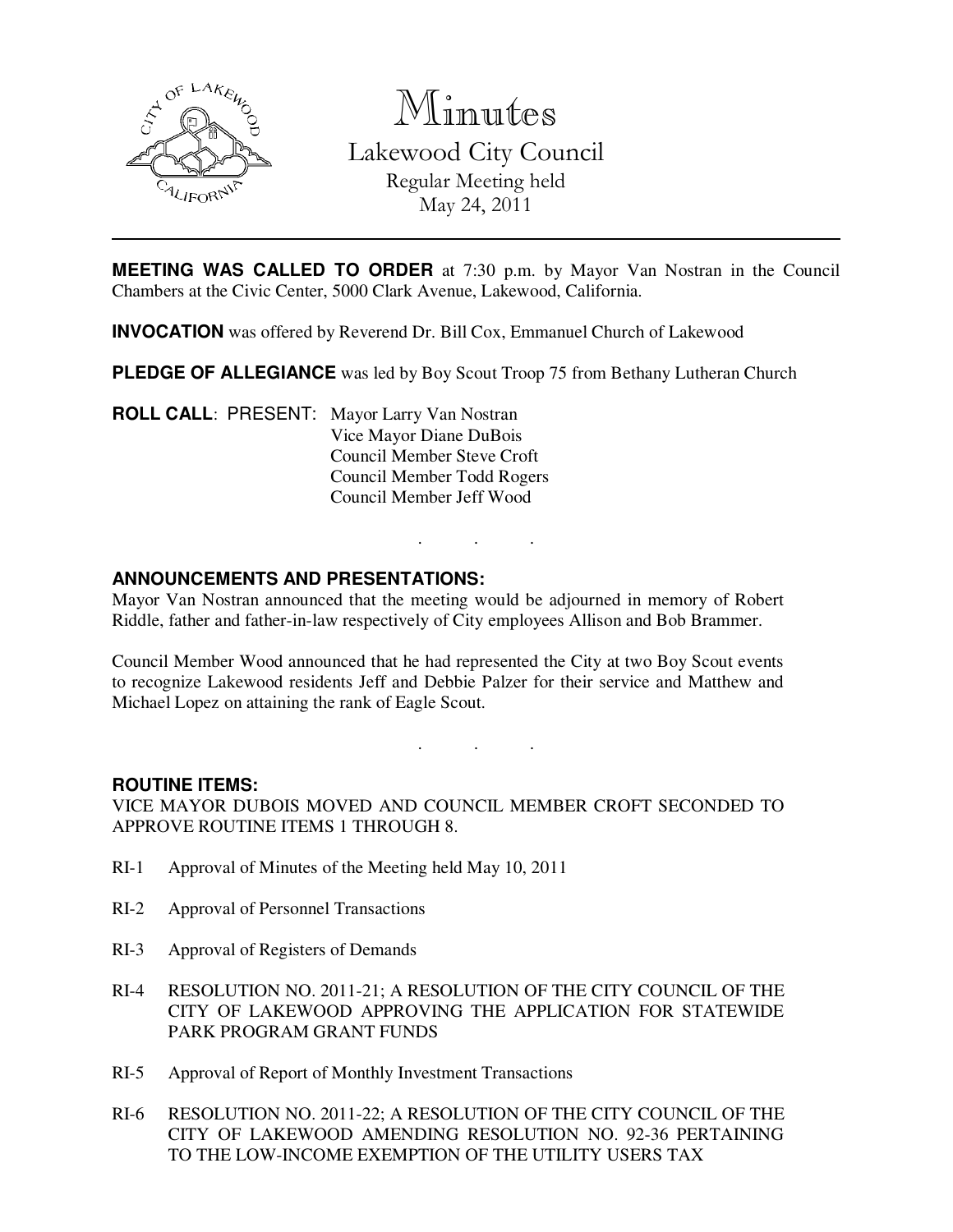City Council Minutes May 24, 2011 Page 2

#### **ROUTINE ITEMS:** Continued

- RI-7 Approval of Agreement with Diehl, Evans and Co., LLP for Audit Services
- RI-8 Approval of Reappointment to the Southeast LA County Workforce Investment Board

Alan Gafford, addressed the City Council regarding Routine Item 3 and a payment it contained for Gonsalves & Son, the City's legislative advocacy firm.

. . .

UPON ROLL CALL VOTE, THE MOTION WAS APPROVED:

AYES: COUNCIL MEMBERS: Rogers, Croft, Wood, DuBois and Van Nostran NAYS: COUNCIL MEMBERS: None

## **1.1 • 2010 URBAN WATER MANAGEMENT PLAN UPDATE**

Water Resources Director Jim Glancy displayed slides and made a presentation based on the memo in the agenda. He stated that California State law required that water purveyors, like Lakewood, develop and adopt an Urban Water Management Plan every five years. He briefly reviewed the elements of the Plan, including future water supply and demand projections, water conservation efforts, and a water shortage contingency plan. The plan also provided for a 2015 interim target and 2020 per capita water conservation goal. He stated that the City Council had adopted a water conservation ordinance in 1991 and that the voluntary mode was still in effect. He noted that the City's focus for water conservation was on saving water used outside the home, and that the Water Resources Department was offering a rebate program for various landscaping water conservation devices. He reported that some of the Gateway cities were forming a Regional Alliance to comply with the Water Conservation Act of 2009 and that a letter agreement and resolution were necessary for participation. It was the recommendation of staff that the City Council conduct a public hearing on the 2010 Urban Water Management Plan and adopt the accompanying resolution; approve a letter agreement with the Gateway Integrated Regional Water Management (IRWM) and adopt the resolution to approve participation; and direct staff to finalize the Plan update and forward it to the appropriate State agencies for review.

RESOLUTION NO. 2011-23; A RESOLUTION OF THE CITY COUNCIL OF THE CITY OF LAKEWOOD ADOPTING THE CITY OF LAKEWOOD 2010 URBAN WATER MANAGEMENT PLAN UPDATE DESCRIBING THE CITY'S WATER SUPPLY PLAN FOR THE NEXT TWENTY YEARS

RESOLUTION NO. 2011-24; A RESOLUTION OF THE CITY COUNCIL OF THE CITY OF LAKEWOOD AUTHORIZING AND APPROVING A LETTER OF AGREEMENT BETWEEN AND AMONG THE CITIES OF DOWNEY, HUNTINGTON PARK, LAKEWOOD, LONG BEACH, LYNWOOD, NORWALK, PARAMOUNT, PICO RIVERA, SANTA FE SPRINGS, SIGNAL HILL, SOUTH GATE, VERNON, WHITTIER, AND PICO WATER DISTRICT FOR ESTABLISHING A REGIONAL ALLIANCE TO COMPLY WITH SB X7-7, THE WATER CONSERVATION ACT OF 2009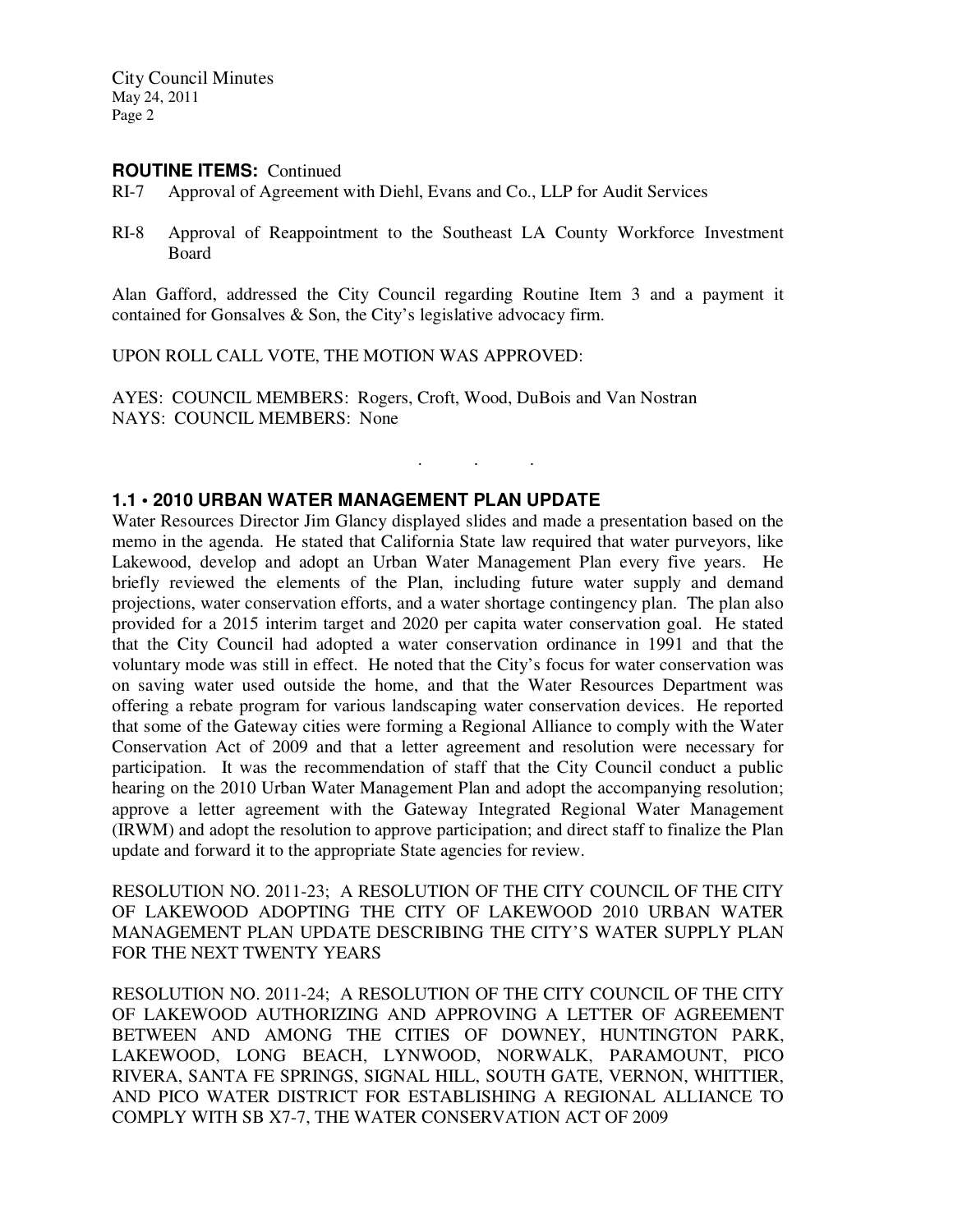City Council Minutes May 24, 2011 Page 3

# **1.1 • 2010 URBAN WATER MANAGEMENT PLAN UPDATE** - Continued

Council Member Croft stated that the Council's Water Resources Committee had thoroughly reviewed the Plan and although very complex, with not all areas of the law yet defined, the final document provided both flexibility and a roadmap to achieve the proposed targets. He acknowledged and expressed appreciation to Water Administration Manager Nancy van der Linden, who had prepared the Plan. He concluded by stating that participation in the IRWM was very important, as a regional approach was key to the issue.

Mayor Van Nostran noted that the State provided instructions were so extensive that they dwarfed the actual Plan and that most agencies lacked the in-house expertise and had to use consultants to prepare their plans.

Council Member Rogers remarked that the State was still changing the requirements, even as the deadline to submit the Plan approached. He inquired if a cost had been determined for participation in the Regional Alliance. Mr. Glancy responded by stating that there was no cost at this time, as the City was already a member of the Gateway Region IRWM.

Vice Mayor DuBois pointed out that the Gateway Council of Governments (COG) provided the City with opportunities to address certain issues on a regional basis and looking regionally could give different, more tailored solutions, benefiting the participating cities.

Council Member Wood stated residents should be reassured to know that plans were in place, especially plans to address the transfer and exchange of water in the event of a disaster. He asked about commercial water conservation. Mr. Glancy responded by stating that they had experienced good results in dealing with the local business community on water conserving landscaping.

Mayor Van Nostran opened the public hearing at 8:02 p.m. and called for anyone in the audience wishing to address the City Council on this matter. There was no response.

COUNCIL MEMBER ROGERS MOVED AND VICE MAYOR DUBOIS SECONDED TO APPROVE STAFF'S RECOMMENDATIONS. UPON ROLL CALL VOTE, THE MOTION WAS APPROVED:

AYES: COUNCIL MEMBERS: Rogers, Croft, Wood, DuBois and Van Nostran NAYS: COUNCIL MEMBERS: None

**2.1 • TRANSIENT OCCUPANCY TAX GUEST REGISTRATION REQUIREMENT** 

Administrative Services Director Diane Perkin reported that the proposed ordinance had been introduced at the last City Council meeting and was presented for second reading and adoption.

. . .

ORDINANCE NO. 2011-4; AN ORDINANCE OF THE CITY OF LAKEWOOD ADDING NEW SECTION 6915 TO CHAPTER 9 OF ARTICLE VI OF THE LAKEWOOD MUNICIPAL CODE TO IMPOSE REQUIREMENTS RELATING TO THE REGISTRATION OF HOTEL GUESTS was read by title by Mayor Van Nostran.